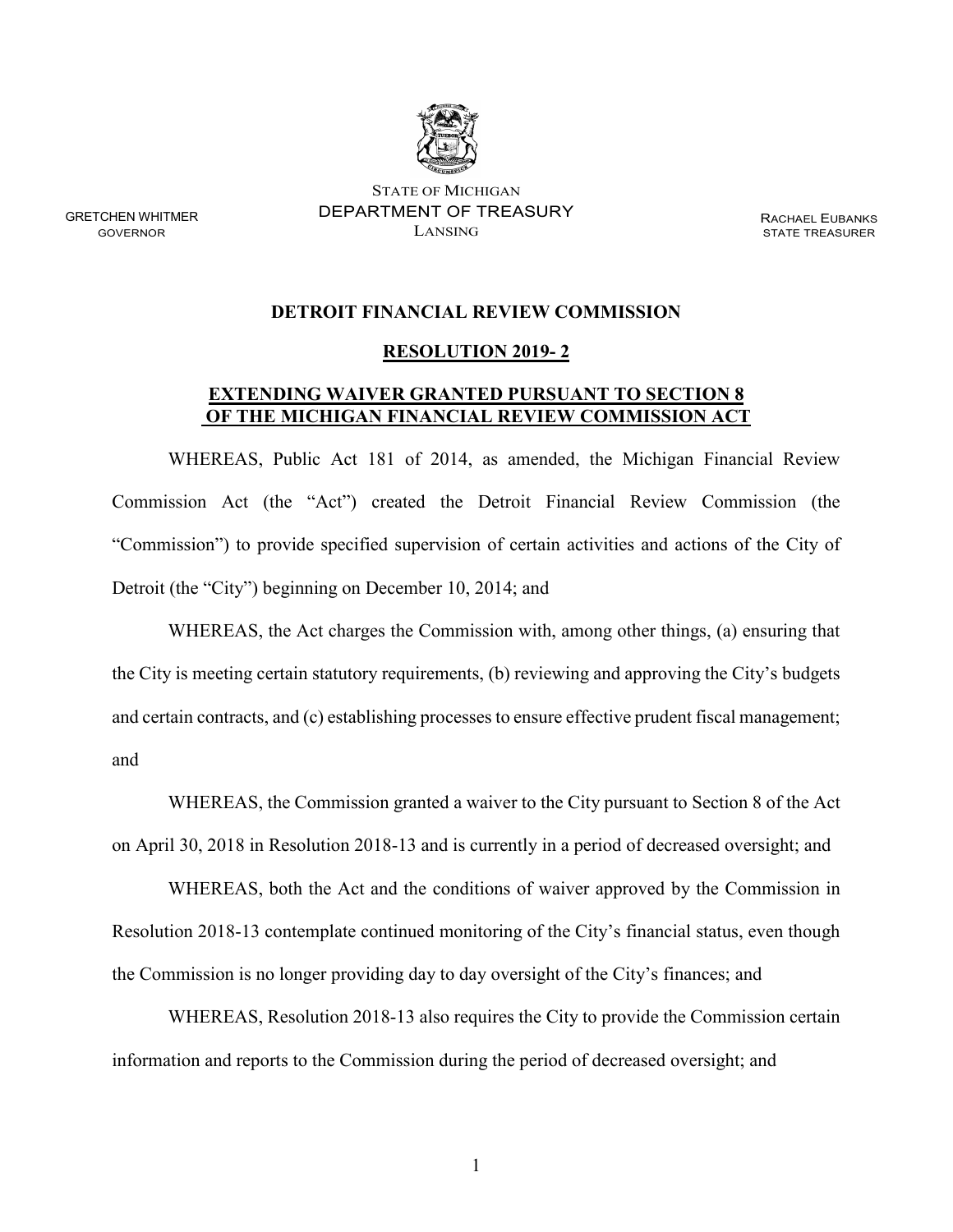WHEREAS, the City has timely provided the Commission with the information and reports required by Resolution 2018-13; and

WHEREAS, at the Commission meeting on June 24, 2019, documentation that the City has satisfied the conditions enumerated in Section 8, attached as **Exhibit A** to this Resolution, was presented for consideration; and

WHEREAS, the Mayor and CFO have consulted with the Commission and support this resolution;

**NOW THEREFORE**, be it **RESOLVED** by the Detroit Financial Review Commission as follows:

1. That the conditions set forth in Section 8(2) have been satisfied and therefore, the City's duties and obligations to the Commission under Sections 6 and 7 of the Act are waived through and including June 30, 2020, subject to the terms and conditions of the Act, including Section 8.

2. All other provisions and obligations of the City under Resolution 2018-13 remain in full force and effect.

3. That the minutes of the Detroit Financial Review Commission meeting at which this Resolution is adopted take notice of the adoption of this Resolution.

4. That this Resolution shall have immediate effect.

2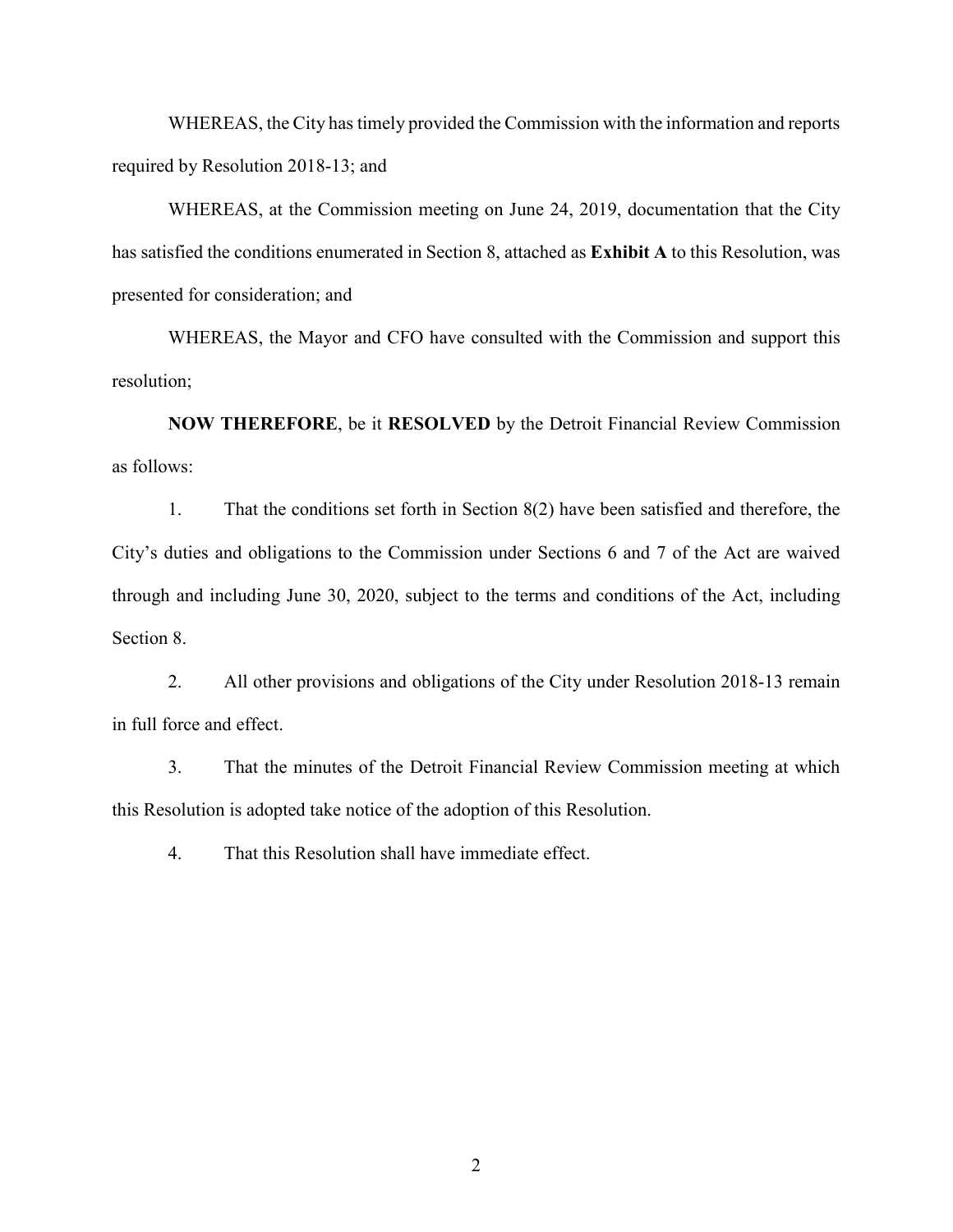## **DETROIT FINANCIAL REVIEW COMMISSION**

Considerations for Extension of Waiver for City of Detroit ("City") Michigan Financial Review Commission Act (Act 181 of 2014)

For the Period April 16, 2018 through June 30, 2019

Presented on June 24, 2019

| Requirement                                   | <b>FRC</b> Act | Compliance                                       |
|-----------------------------------------------|----------------|--------------------------------------------------|
|                                               | Sec. No.       |                                                  |
| Commission certifies the City has adopted     | 8(2)(a)        | See FRC resolution 2019-1 for the FRC's          |
| and adhered to deficit-free budgets for 3     |                | certification.                                   |
| consecutive years that comply with            |                |                                                  |
| generally accepted accounting principles      |                |                                                  |
| and are in accordance with the uniform        |                |                                                  |
| budgeting and accounting act, MCL             |                |                                                  |
| 141.421                                       |                |                                                  |
| The State Treasurer and the City's CFO        | 8(2)(b)        | See Treasurer's attached verification and City's |
| certify that (a) all municipal securities or  |                | attached certification.                          |
| debt obligations sold by or for the benefit   |                |                                                  |
| of the City in the general public market      |                |                                                  |
| during the immediately preceding fiscal       |                |                                                  |
| year and current fiscal year satisfied the    |                |                                                  |
| capital and other financial requirements of   |                |                                                  |
| the City, and (b) there is a substantial      |                |                                                  |
| likelihood that municipal securities or debt  |                |                                                  |
| obligations can be sold by the City in the    |                |                                                  |
| general public market during the              |                |                                                  |
| remainder of the current fiscal year.         |                |                                                  |
| The City's financial plan projects a          | 8(2)(c)        | The City has submitted the requisite four-year   |
| balanced budget for the current and           |                | financial plans with balanced budgets.           |
| succeeding 3 fiscal years using general       |                |                                                  |
| accepted accounting principals and in         |                |                                                  |
| accordance with the Uniform Budgeting         |                |                                                  |
| and Accounting Act                            |                |                                                  |
| The City has demonstrated to the FRC's        | 8(2)(d)        | See City's attached certification.               |
| satisfaction the City has sufficient ability  |                |                                                  |
| to borrower in the municipal securities       |                |                                                  |
| market.                                       |                |                                                  |
| The City did not violate the Plan of          | 8(2)(e)        | See City's attached certification.               |
| Adjustment ("POA") in the immediately         |                |                                                  |
| preceding fiscal year and is not in violation |                |                                                  |
| in the current fiscal year.                   |                |                                                  |
| The State Treasurer certifies that the City   | 8(2)(f)        | See Treasurer's attached verification.           |
| is in compliance with the Uniform             |                |                                                  |
| Budgeting and Accounting Act.                 |                |                                                  |
| The FRC certifies that the City is in         | 8(2)(g)        | See FRC Resolution 2019-1.                       |
| substantial compliance with the Act.          |                |                                                  |
| The City has established a system of          | 8(2)(h)        | See City's attached certification.               |
| compensation for employees retirement         |                |                                                  |
| plans in which the City contributes no        |                |                                                  |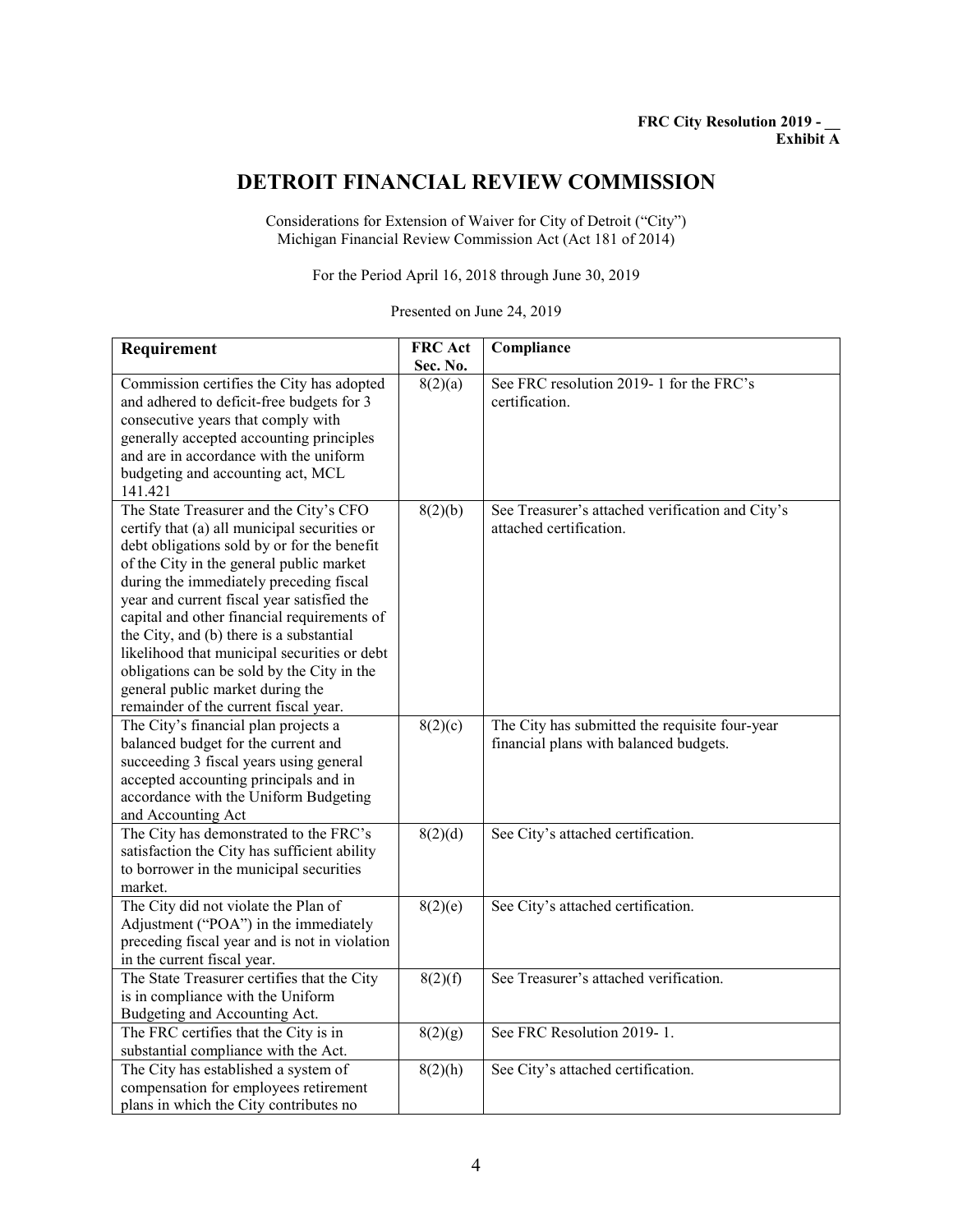| more than 7% of an individuals' base pay,    |         |                                    |
|----------------------------------------------|---------|------------------------------------|
| excluding payment for overtime services,     |         |                                    |
| 1-time lump sum payments and the costs       |         |                                    |
| of fringe benefits, to an employee's         |         |                                    |
| retirement account.                          |         |                                    |
| The City has implemented a program in        | 8(2)(i) | See City's attached certification. |
| which all contracts awarded by the City      |         |                                    |
| are posted on the City's public website      |         |                                    |
| within 30 days of the contract award         |         |                                    |
| including the identity of the parties to the |         |                                    |
| contract, the dollar amount of the contract  |         |                                    |
| an d a brief description of the foods or     |         |                                    |
| services provided by the contract.           |         |                                    |

DETROIT 56620-1 1503652v2